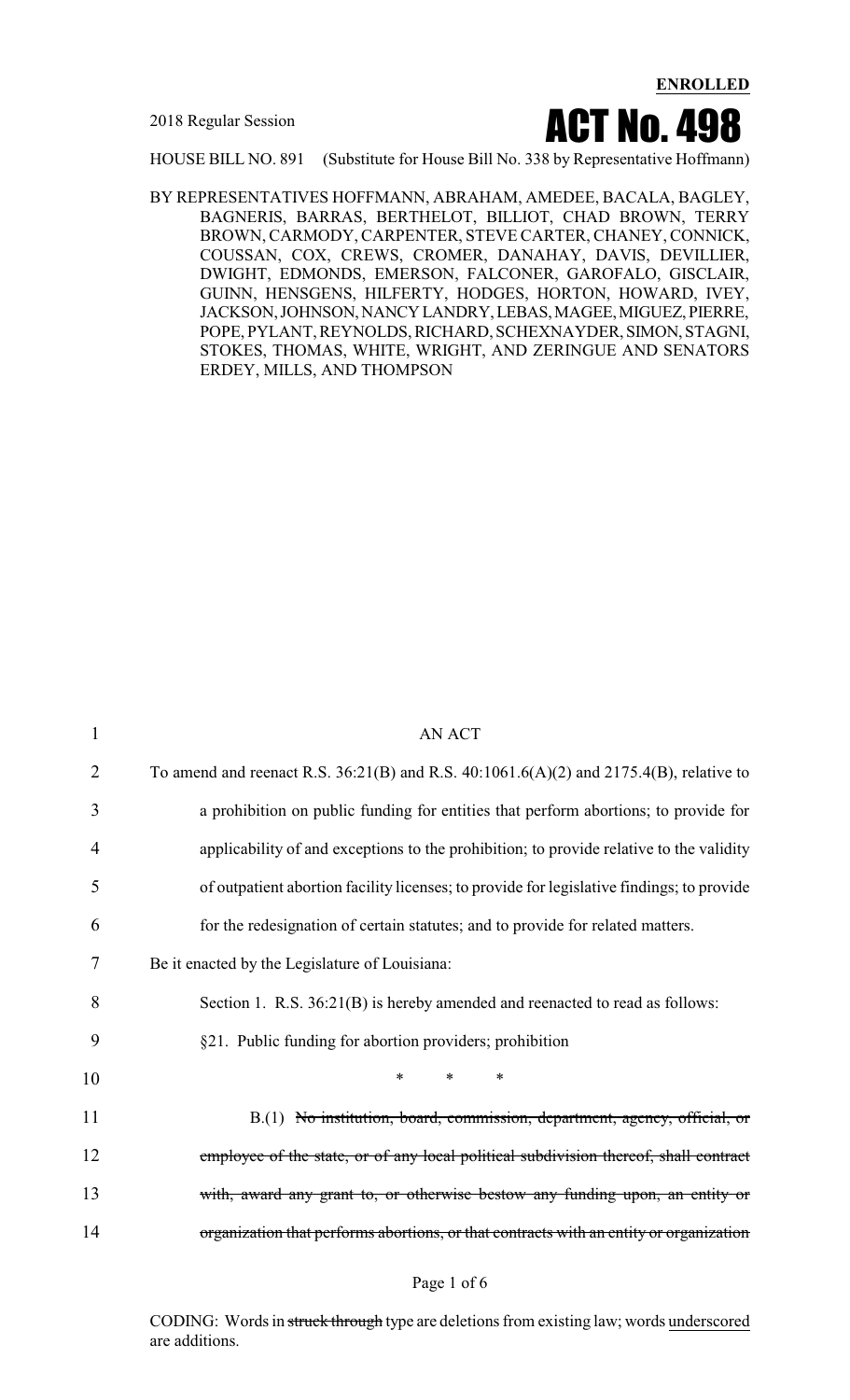| $\mathbf{1}$   | that performs abortions, in this state. The prohibition provided in this Section shall |
|----------------|----------------------------------------------------------------------------------------|
| $\overline{2}$ | apply to state funds, federal funds, and any other funds that may be used for purposes |
| 3              | of contracting for services, providing reimbursements, or grant issuance. The          |
| 4              | Louisiana Department of Health shall not enter into any provider agreement for         |
| 5              | medical assistance program funding, as defined in R.S. 46:437.3, with any healthcare   |
| 6              | provider, entity, or organization that does any of the following:                      |
| 7              | (a) Performs abortions in this state.                                                  |
| 8              | (b) Provides its own facilities where reimbursable medical assistance                  |
| 9              | program services are performed for the use of another healthcare provider, entity, or  |
| 10             | organization for the purpose of performing abortions in this state.                    |
| 11             | (c) Hires or retains another healthcare provider, entity, or organization for          |
| 12             | the purpose of performing abortions in this state.                                     |
| 13             | (d) Provides reimbursable medical assistance program services in the same              |
| 14             | physical facility as a licensed outpatient abortion facility.                          |
| 15             | $(2)(a)$ The prohibition provided in this Section shall apply to state funds,          |
| 16             | federal funds, and any other public funds administered by the Louisiana Department     |
| 17             | of Health through a medical assistance program provider agreement. In the instance     |
| 18             | that a state or federal funding grant is denied to a healthcare provider, entity, or   |
| 19             | organization under this Section, such grant shall be redirected to qualified providers |
| 20             | in the same geographical region as the healthcare provider, entity, or organization    |
| 21             | that was disqualified from such grant.                                                 |
| 22             | For purposes of this Paragraph, "medical assistance program" and<br>(b)                |
| 23             | "provider agreement" shall have the meaning ascribed in R.S. 46:437.3.                 |
| 24             | (3) The prohibition provided in this Section shall not be construed to prohibit        |
| 25             | provision of public protections, such as fire, police, or emergency medical services,  |
| 26             | public utilities, or other such services to any entity or organization in the same     |
| 27             | manner as provided to the general public.                                              |
| 28             | (4) The prohibition in this Section shall not be construed to restrict funding         |
| 29             | to an entity that may perform be engaged in performing the following types of          |

Page 2 of 6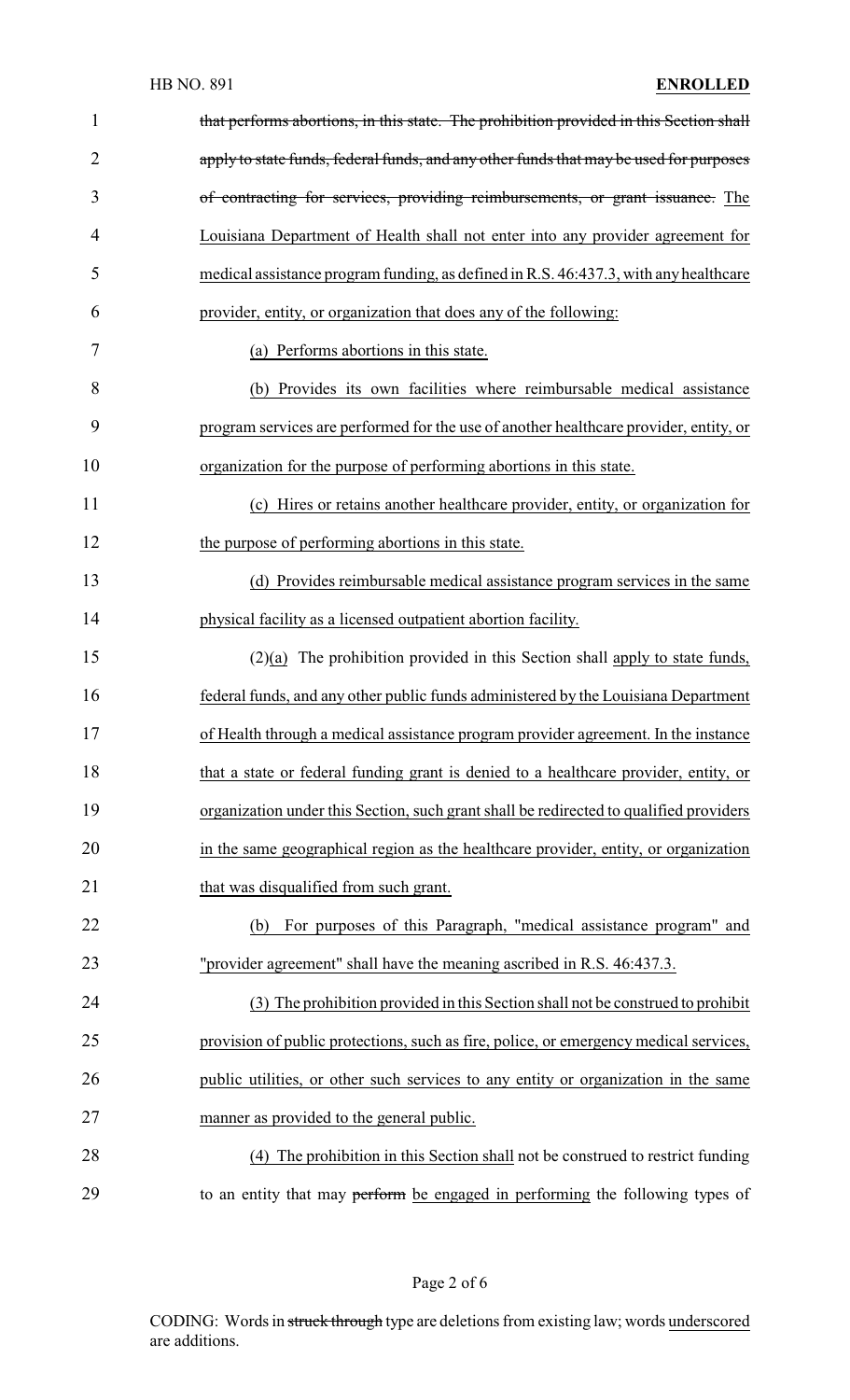| $\mathbf{1}$   | abortions, exclusively, provided such abortions are performed in accordance with         |
|----------------|------------------------------------------------------------------------------------------|
| $\overline{2}$ | applicable state and federal laws:                                                       |
| 3              | (a) An abortion which is medically necessary to prevent the death of the                 |
| 4              | mother.                                                                                  |
| 5              | (b) An abortion in a case when the mother is a victim of rape or incest.                 |
| 6              | (c) An abortion performed when the pregnancy is diagnosed as medically                   |
| 7              | For purposes of this Subparagraph, "medically futile" means that, in<br>futile.          |
| 8              | reasonable medical judgment, the unborn child has a profound and irremediable            |
| 9              | congenital or chromosomal anomaly that is incompatible with sustaining life after        |
| 10             | birth. This diagnosis shall be a medical judgment certified in the pregnant woman's      |
| 11             | medical record by a reasonably prudent physician who is knowledgeable about the          |
| 12             | case and the treatment possibilities with respect to the medical conditions involved.    |
| 13             | Section 2. R.S. $40:1061.6(A)(2)$ and $2175.4(B)$ are hereby amended and reenacted       |
| 14             | to read as follows:                                                                      |
| 15             | §1061.6. Use of public funds                                                             |
| 16             | A.                                                                                       |
| 17             |                                                                                          |
| 18             | $(2)(a)$ As more specifically provided in R.S. 49:200.51, No institution, board,         |
| 19             | commission, department, agency, official, or employee of the state, or of any local      |
| 20             | political subdivision thereof, shall contract with, award any grant to, or otherwise     |
| 21             | bestow any funding upon, an entity or organization that performs abortions, or that      |
| 22             |                                                                                          |
|                | contracts with an entity or organization that performs abortions, in this state, as more |
| 23             | specifically provided in Chapter 1-A of Title 36 of the Louisiana Revised Statutes       |
| 24             | of 1950, the Louisiana Department of Health shall not enter into any provider            |
| 25             | agreement for medical assistance program funding, as defined in R.S. 46:437.3, with      |
| 26             | any healthcare provider, entity, or organization that does any of the following:         |
| 27             | (i) Performs abortions in this state.                                                    |
| 28             | Provides its own facilities where reimbursable medical assistance<br>(i)                 |
| 29             | program services are performed for the use of another healthcare provider, entity, or    |

# Page 3 of 6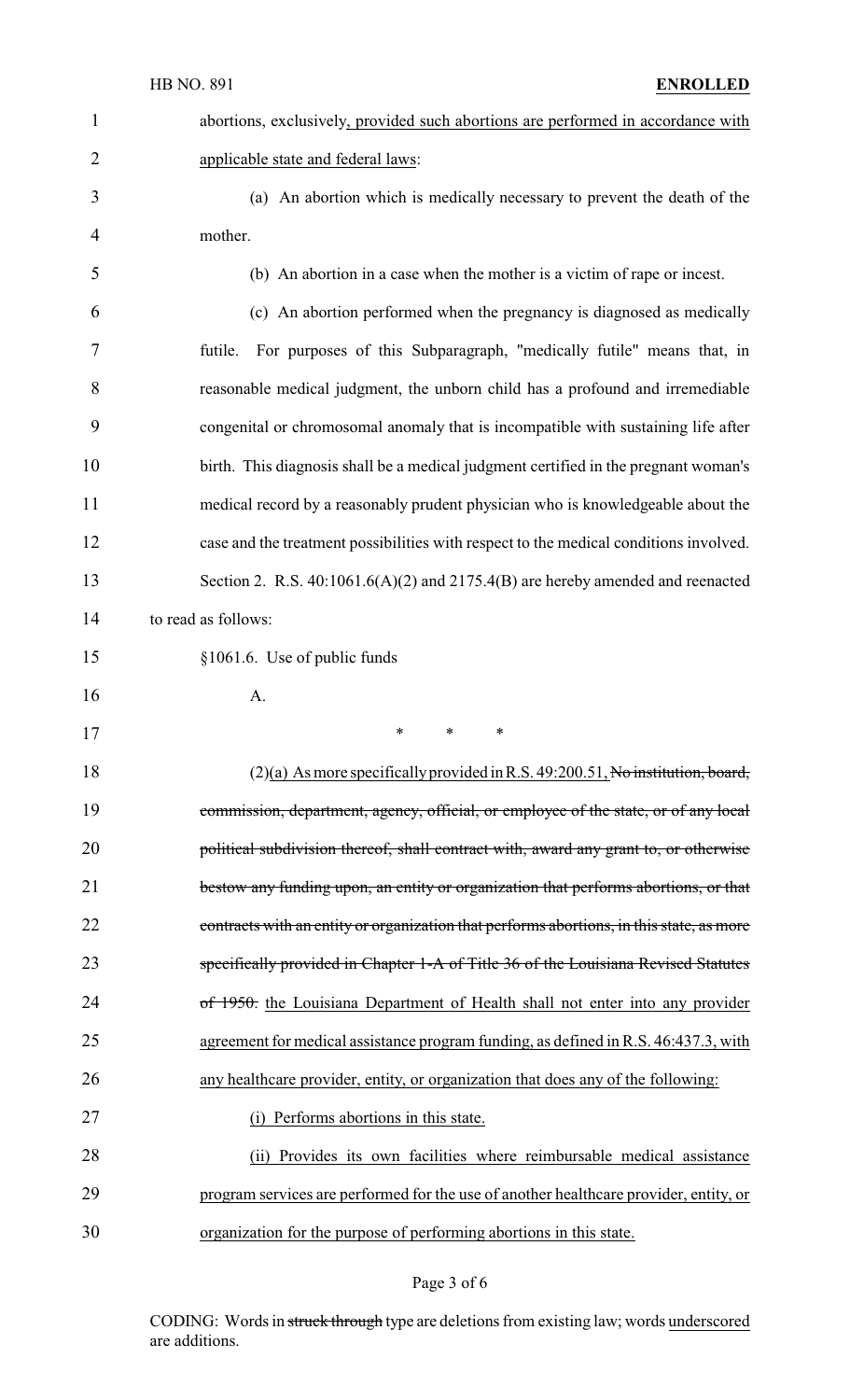|                | <b>HB NO. 891</b><br><b>ENROLLED</b>                                                            |
|----------------|-------------------------------------------------------------------------------------------------|
| 1              | (iii) Hires or retains another healthcare provider, entity, or organization for                 |
| $\overline{2}$ | the purpose of performing abortions in this state.                                              |
| 3              | (iv) Provides reimbursable medical assistance program services in the same                      |
| 4              | physical facility as a licensed outpatient abortion facility.                                   |
| 5              | (b)(i) The prohibitions provided in this Subsection shall apply to state funds,                 |
| 6              | federal funds, and any other public funds administered by the Louisiana Department              |
| 7              | of Health through a medical assistance program provider agreement, but shall not be             |
| 8              | construed to prohibit provision of public protections, such as fire, police, or                 |
| 9              | emergency medical services, public utilities, or other such services to any entity or           |
| 10             | organization in the same manner as provided to the general public.                              |
| 11             | For purposes of this Subparagraph, "medical assistance program" and<br>(i)                      |
| 12             | "provider agreement" shall have the meaning ascribed in R.S. 46:437.3.                          |
| 13             | $\ast$<br>∗<br>∗                                                                                |
| 14             | §2175.4. License required                                                                       |
| 15             | $\ast$<br>$\ast$<br>$\ast$                                                                      |
| 16             | B. A license issued to an outpatient abortion facility is valid for only one                    |
| 17             | location that shall be physically and financially separate from any facility where              |
| 18             | publicly funded medical assistance program services are provided, in accordance                 |
| 19             | with R.S. 49:200.51.                                                                            |
| 20             | $\ast$<br>$\ast$<br>$\ast$                                                                      |
| 21             | Section 3.(A) The legislature hereby finds and declares all of the following:                   |
| 22             | (i) Abortion providers that operate in the same facility with publicly funded medical           |
| 23             | providers create a high risk of misappropriation of public funds that could be used to directly |
| 24             | or indirectly subsidize abortion, in violation of the longstanding policy of this state to      |
| 25             | prohibit the public funding of abortion-related services.                                       |
| 26             | This Act is necessary pursuant to the intent and purpose of the Medical<br>(ii)                 |
| 27             | Assistance Programs Integrity Law, R.S. 46:437.1 et seq., "to combat and prevent fraud and      |
| 28             | abuse" in light of the fungible nature of medical assistance program funding granted under      |
| 29             | circumstances where there is no practicable method to verify the strict segregation from        |
| 30             | subsidizing the overhead costs of abortion-related activities.                                  |
|                |                                                                                                 |

# Page 4 of 6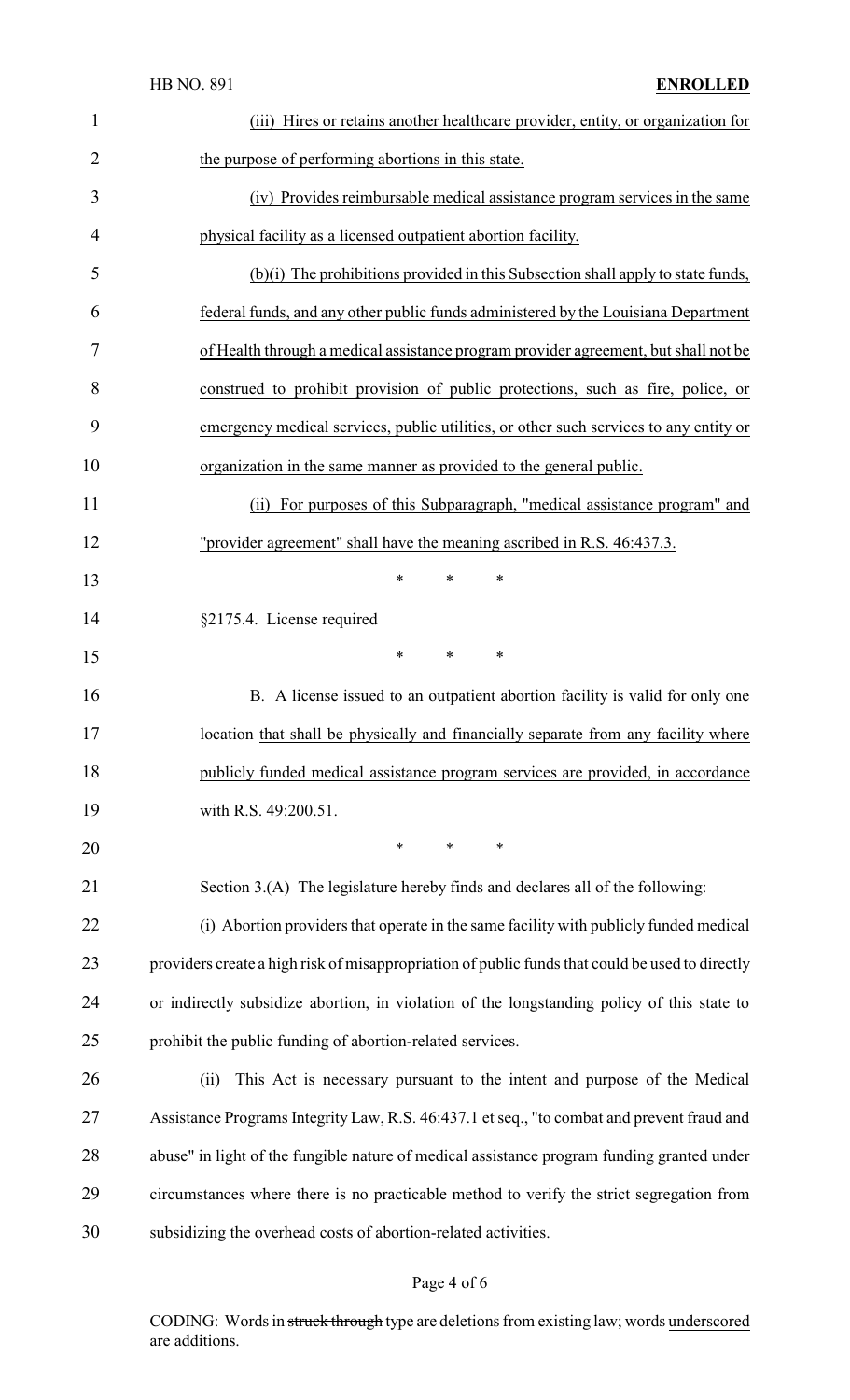### HB NO. 891 **ENROLLED**

 (iii) It is the longstanding policy of this state to "express a preference for childbirth over abortion", *Planned Parenthood v. Casey,* 505 U.S. 833, 883 (1992); see also R.S. 40:1061.8., because, as the U.S. Supreme Court has made clear, abortion is a "unique act", *Casey,* 505 U.S. at 852, that is "inherently different from other medical procedures", *Harris v. McRae,* 448 U.S. 297, 325 (1980), because in abortion "the fetus will be killed". *Gonzales v. Carhart,* 550 U.S. 124, 159 (2007). The procedure is also unique because of the impact of the abortion on the woman herself. *Id.* at 159 ("Whether to have an abortion requires a difficult and painful moral decision which some women come to regret").

 (iv) It is a well-established principle recognized by the United States Supreme Court that government need not be neutral between abortion providers and other medical providers in the context of governmental decisions regarding the use of public funds. See *Harris v. McRae,* 448 U.S. 297, 316 (1980) (". . .it simply does not follow that a woman's freedom of choice carries with it a constitutional entitlement to the financial resources to avail herself of the full range of protected choices").

 (B) Based on these findings, it is the purpose and intent of the legislature to set reasonable standards for the fiscal integrity qualifications of medical assistance program providers in accordance with federal and state laws, rules, and regulations concerning appropriation and expenditure of public funding.

 Section 4. Any provision of this Act held to be invalid or unenforceable by its terms, or as applied to any person or circumstance, shall be construed so as to give it the maximum effect permitted by law, unless such holding is one of utter invalidity or unenforceability, 22 in which event such provision shall be deemed severable in accordance with R.S. 24:175, and shall not affect the remainder hereof or the application of such provision to other persons not similarly situated or to other dissimilar circumstances.

 Section 5. The Louisiana State Law Institute is hereby directed to redesignate Chapter 1-A of Title 36 of the Louisiana Revised Statutes of 1950, comprised of R.S. 36:21, as amended by Section 1 of this Act, as Chapter 1-A of Title 49 of the Louisiana Revised 28 Statutes of 1950, to be comprised of R.S. 49:200.51, and to retain the heading of the Chapter.

#### Page 5 of 6